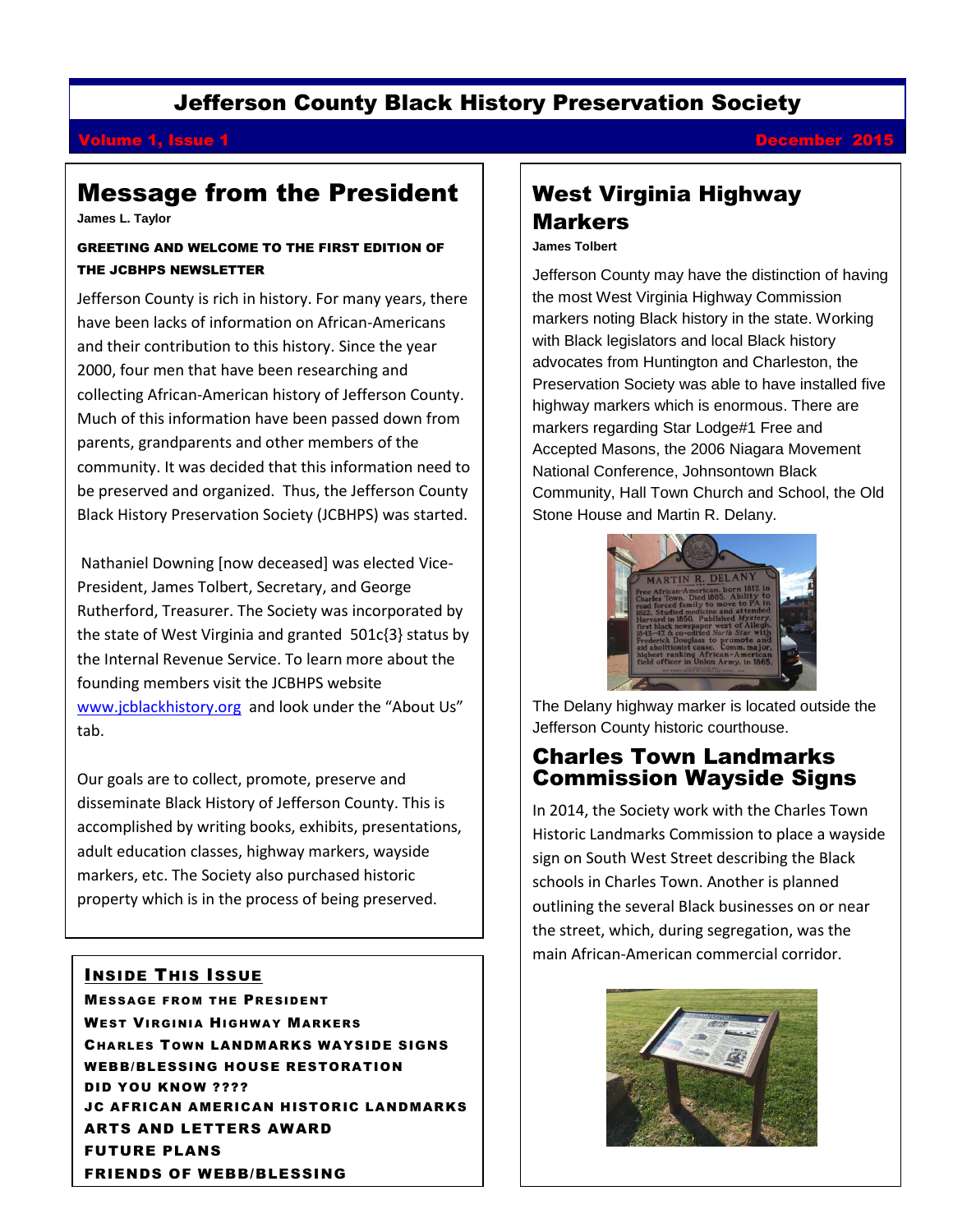# The Webb-Blessing House Restoration Project

### George Rutherford

The Webb-Blessing House consists of two homes that were joined in the 19<sup>th</sup> century. This unique structure listed on the National Register of Historic Places, played a significant role in Charles Town's history.



The lot sits on East North Street, once a major thoroughfare between Winchester and Alexandria, Va. Samuel Washington deeded it to Ezekiel Dean in March 1797, who, in 1829 deeded it to Isaac and Charlotte Gray, They were described as "person of color". Soon afterwards James Webb, a free Black, built the stone house. The Blessing family resided in the clapboard house by the end of the Civil War. John Blessing, a baker and confectioner, prepared meals for John Brown while he was incarcerated. Before he was hung, Brown gave his Bible to Blessing as an expression of gratitude. The JCBHPS purchased both structures in 2003 and named it the Webb-Blessing House.

## WEBB HOUSE

The stone Webb House has two levels. The fireplace on the lower level was used for cooking and heating. The upper level consists of a large room used as a bedroom. Plans are to restore the house to the 1860's era.



# BLESSING HOUSE

The Blessing House also has two levels, with two rooms on the lower level and three on the upper level. It is intended that one of the upper level rooms be used for the storage of books and exhibits, another as a public research center. The third upper level room, known as the" Nathaniel Downing Room" serves as a meeting room. Downing was a chartered member of the Society. The front room on the lower level is dedicated to the Blessing Family. Here, Doug Perks and the Sons of the Confederacy have developed the exhibits and displays. Ollie Blessing, who was an educator in Jefferson County, also taught kindergarten in the family home.



The second lower level room is known as the "Jefferson County African-American Military Room". Developed by the Marshall-Holley-Mason American Legion Auxiliary #102 and funded by the American Public University System, this display honor African – Americans from Jefferson County who served in the Civil War to the Vietnam War.

## FUTURE PLANS

One of the original hand-dug wells that provide water to Charles Town residents was located in front of the Webb House. The Society plans to install a replica well at the same site. Also, the Webb House once was a popular stage coach stop along the old highway.

The Society has partnered with Ellen May and the Dolley Madison Garden Club to restore the backyard yard to a mid 19<sup>th</sup> century garden, as it most likely was when the house was occupied. This includes a vegetable garden, flower bed, fruit tree, out house, benches and patio. The members has already planted flower. It is anticipated that this project will be completed by early summer.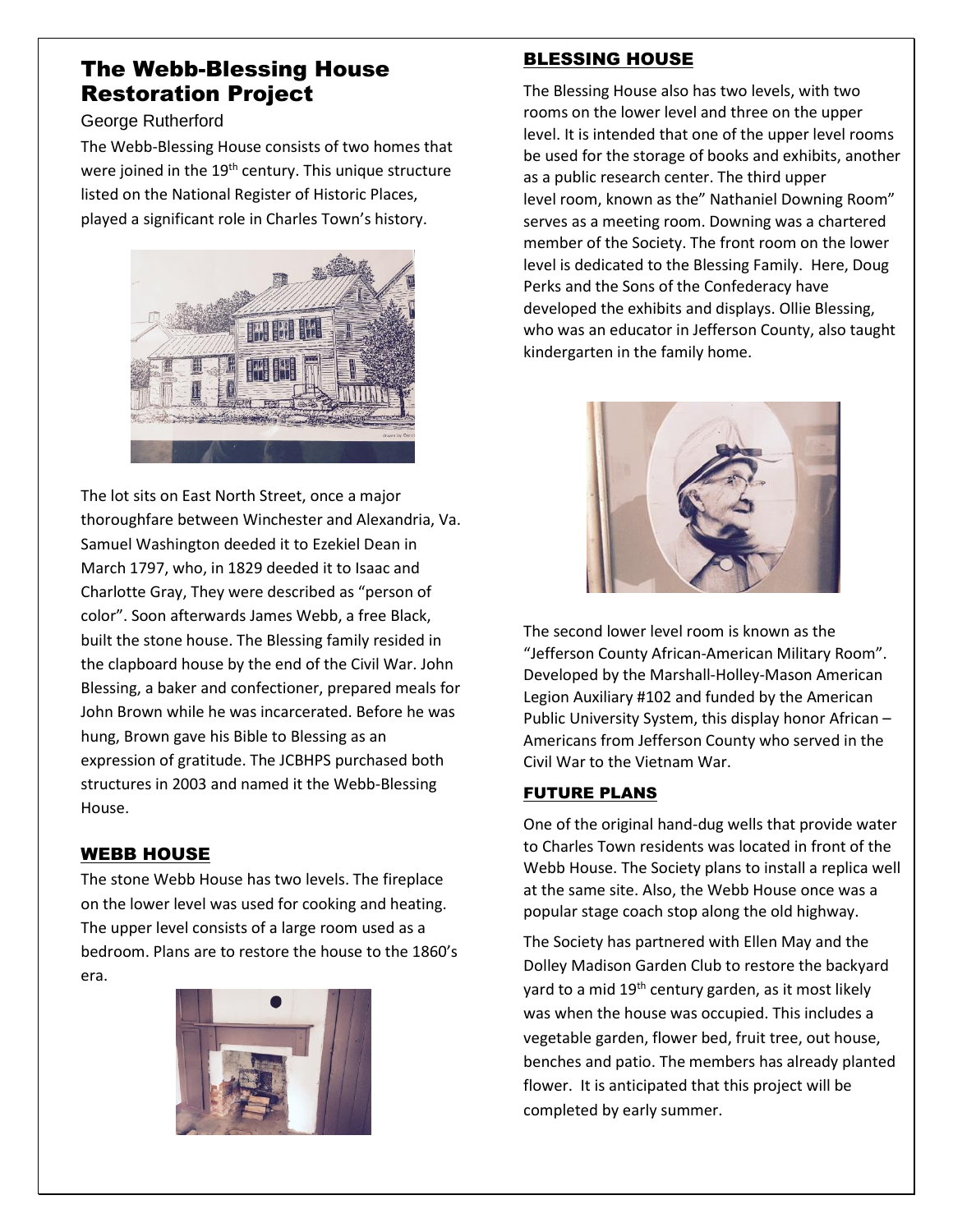## DID YOU KNOW

JEFFERSON COUNTY WAS CREATED FROM BERKELEY COUNTY BY AN ACT OF THE GENERAL ASSEMBLY OF VIRGINIA ON OCTOBER 20<sup>TH</sup> 1801. THE NEW COUNTY WAS NAMED IN HONOR OF THOMAS J E F F E R S O N .

\* \* \* \* \* \* \* \* \* \* \* \*

ON DECEMBER 9, 1801, THE FIRST SLAVE MANUMISSION OCCURRED IN JEFFERSON COUNTY WHEN CONGRESSMAN ROBERT RUTHERFORD WENT B E FORE THE JUSTICES AND HAD PLACED ON RECORD THE FACT OF HIS HAVING MANUMITTED THREE OF HIS SLAVES, MENTA, JOSEPH AND ADAM.

#### **CALENDAR OF EVENTS**

### MARTIN L KING JR. FREEDOM TRAIL MARCH **JANUARY 10, 2016** 3PM BETTY ROPER AUDITORIUM CHARLES TOWN, WV

### **BLACK HISTORY SOUL FOOD TASTING PROGRAM**

**FEBRUARY 28, 2016** 3PM WAINWRIGHT BAPTIST CHURCH. CHARLES TOWN, WV

.

### JUNETEENTH CELEBRATION JUNE 18, 2016 11AM TO 3PM EVITT RUN PARK

#### Don Redman Concert

June 25, 2016 6pm Harpers Ferry National Park Harper Ferry, WV

#### African American Culture & Heritage Festival

August 19 -21, 2016 Charles Town, WV

Storer College Alumni Association August 6 & 7 2016 Harper Ferry

# Delta Sigma Theta Arts and Letters Award

The Eastern Panhandle Alumnae Chapter of Delta Sigma Theta Sorority recognized the JCBHPS with its prestigious "Arts and Letters Award" for its work. The Society has been a leader in West Virginia in researching and documenting Jefferson County African-American history since 2000. During this period, the West Virginia Senate also passed Resolution 29 recognizing the work of the Society.

## Jefferson County African-American Historic Landmarks

Over the years, the Black community has not recognized many of the county structures which contributed to our history as significant. Over the past three years, the Jefferson County African-American Landmarks Commission has recognized nearly 25 sites deemed important to the life and progression of the county's Black population and history.



The Commission has presented metal plaques to churches, Star Lodge Masonic Hall, Page Jackson High School, Fishermen Hall and St. Philip's Parochial and Industrial School and other sites. A Landmark Digest will be published in the near future.